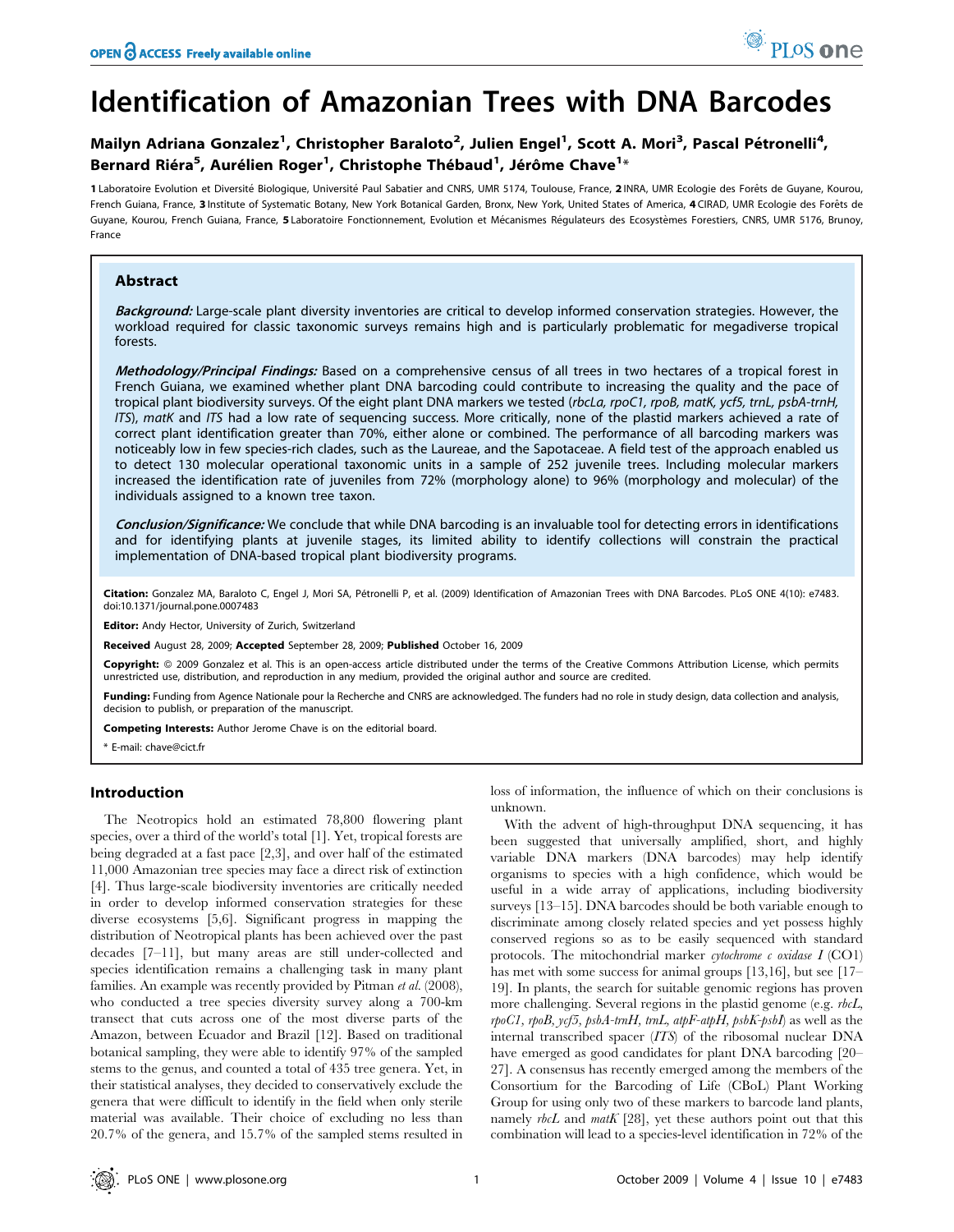cases only, and this resolution is unlikely to be evenly distributed across land plant species.

Echoing Chase et al. (2007) [29], the CBoL Plant Working Group pointed out that plant DNA barcoding should be useful in discriminating among forest seedlings, or undertaking large-scale biodiversity surveys in situations where taxonomic expertise is limiting. Yet, we are unaware of any application in this research area thus far, and the present work fills this gap. Tropical plants present challenges to DNA barcoding that are much more pronounced than those encountered when barcoding temperate plants, and today applications of plant DNA barcoding in the tropics is still unchartered land (the only exceptions being applications on genus Compsoneura in the Myristicaceae, see Newmaster et al. 2008; genus Inga in the Fabaceae [30]; and the orchid family [26]). DNA extraction is expected to be more difficult in tropical plants, due to the greater abundance of secondary metabolites [31], and this may compromise the overall performance of DNA barcoding [32]. In addition, the rate of lineage diversification is often high in the tropics, leading to the frequent occurrence of explosive radiations [33–34]. For recent lineages with great numbers of species, we thus expect that DNA barcoding will be less efficient, because species will tend to have lots of close relatives, reducing levels of interspecific divergence, as recently confirmed in genus Inga [35], and as should be expected in other groups [36]. Finally, it has been shown that woody plant lineages show consistently lower rates of molecular evolution as compared with herbaceous plant lineages [37], suggesting the application of DNA barcoding concepts should be more difficult for tree floras than for non-woody floras [26,38].

In the present study, we use a plot-based sampling strategy to test the applicability of the currently proposed DNA barcoding scheme. Specifically, we examine if consensus barcodes are sufficiently variable and universal to reliably identify co-occurring Amazonian tree species, and we implement this scheme to the identification of tropical juvenile plants.

#### Materials and Methods

#### Study site and sampling

This study was conducted at the Nouragues Research Station, central French Guiana, in pristine lowland tropical rainforest  $(4°05$ N,  $52^{\circ}40$  W; [39]). Rainfall is 2824 mm y-1 (average 1988–2008) with a dry season averaging 2.5 months, from late August to early November, and a shorter dry season in March. The plant diversity of this area is high, with a local flora exceeding 1700 angiosperm species.

We sampled all trees  $\geq 10$  cm of diameter at breast height (dbh) in two 1-ha plots. Large trees were sampled by professional tree climbers while smaller trees (less than 35 cm dbh) were collected using French climbing spikes (Fonderies Lacoste, Excideuil, France, [40,41]). A total of 1073 trees were sampled in the two plots. Voucher specimens were matched against the reference vouchers available at the Herbier de Guyane, Cayenne (CAY), and they were deposited there. Of the 301 tree morphospecies, 254 could be matched to a reference voucher with an accepted species name (94% of the inventoried individuals). These encompassed 143 genera, and 54 angiosperm families, and they spanned the most common woody plant families in Amazonia (Table S1). Individuals from the most taxonomically difficult families, such as Lauraceae, Myrtaceae, Elaeocarpaceae (Sloanea), or Sapotaceae (Pouteria), were kept into morphospecies.

For each sampled plant, we collected 1–10 cm2 of leaf tissue. Samples collected for DNA analysis were stored in 10 g of silica gel. We also collected ca. 1 cm2 of cambium tissue using a leather punch of 1 cm in diameter to test whether DNA could be extracted efficiently from this tissue [42]. Total DNA extraction was of comparable concentration with cambium and leaf tissue (results not shown), and both were used for sequencing.

### DNA extraction and sequencing

Up to 30 mg of dry material was ground for 2 min in a TissueLyser mixer-mill disruptor (Qiagen, California, USA) using tungsten beads. Lysis incubation was carried out at  $65^{\circ}$ C during 2 hr for cambium tissue and 1 hr for leaf tissue using CTAB 1% PVP buffer. Total DNA extraction was performed using a Biosprint 15 workstation (Qiagen, CA) following the manufacturer's protocols.

PCR amplification was performed for the coding plastid regions  $rbcLa$  (first part of the rbcL gene), rpoCl, rpoB, matK, ycf5, the noncoding regions  $tmL$  and  $psbA-trnH$ , and the nuclear region ITS. The PCR reaction mix included 0.2  $\mu$ l of GoTaq® 51 U/ $\mu$ l (Promega), 10  $\mu$ l of 5 $\times$  buffer, 1  $\mu$ l of 20  $\mu$ M for each primer, 1  $\mu$ l of dNTP 10 mM, 1 µl of DNA template and H2O for a final volume of 50 ml. For primer combinations, PCR thermal conditions, and references, see Table S2.

PCR products were purified with a MinElute PCR Purification Kit (Qiagen, CA). Cycle sequencing reactions were performed in 10  $\mu$ l reactions using 1  $\mu$ l of BigDye® Terminator cycle sequencing chemistry (v3.1; ABI; Warrington, Cheshire, UK) and run on ABI sequencers. The markers were sequenced in both directions. DNA fragments were visually inspected and assembled with SequencherTM 4.8 (Gene Codes Corp., Ann Arbor, Michigan, USA). In about 10% of the cases, the marker  $psbA$ -trnH proved difficult to sequence from the  $3'$  end (tmH), due to long poly-A and poly-T regions [43]. If and only if the single strand had a highquality read, a single direction sequence was used. All of the sequences are deposited on GenBank (see Table S1 for the accession numbers).

We did not sequence all 1073 individuals for all candidate markers, but selected 285 individuals so as to represent all the taxonomic groups, and facilitate interspecific and congeneric comparisons. In a few markers, we increased the sequencing effort  $(rbcL, rpoC1,$  and  $psbA-trnH$ ).

#### Test of the barcoding approach on tropical saplings

Having assembled a large database of plant DNA barcodes for tropical tree species, we tested whether it could be used to identify juveniles in the same plots, which often lack the morphological characters used to identify mature plants [29]. We established two  $4\times4$  m sapling plots within each of our two tree plots. All woody plants above 30 cm in height and  $\leq$ 1 cm dbh (n = 252) were marked, measured, and mapped. Because it is often difficult to tell apart tree, shrub and liana saplings, we included all woody plants within the size limits, and subsequently used our identifications to infer the life form of these individuals. Based on morphology, 27% of the individuals could be reliably identified to the species, another 45% could be assigned to a clear morphotype, and 11% could be assigned to a known genus.

#### Data analyses

We tested if the species were retrieved as monophyletic group with the different markers. The sequences were aligned using ClustalX version 2.0.11 with default parameters [44], and alignments were visually inspected. For each marker, we generated neighbour-joigning (NJ) trees based on sequence divergence estimated with Kimura's 2-parameter (K2P) nucleotide evolution model [45], using ClustalX and the software Mega 4.0 [46]. Node support was assessed via 1000 bootstrap replicates. Trees were also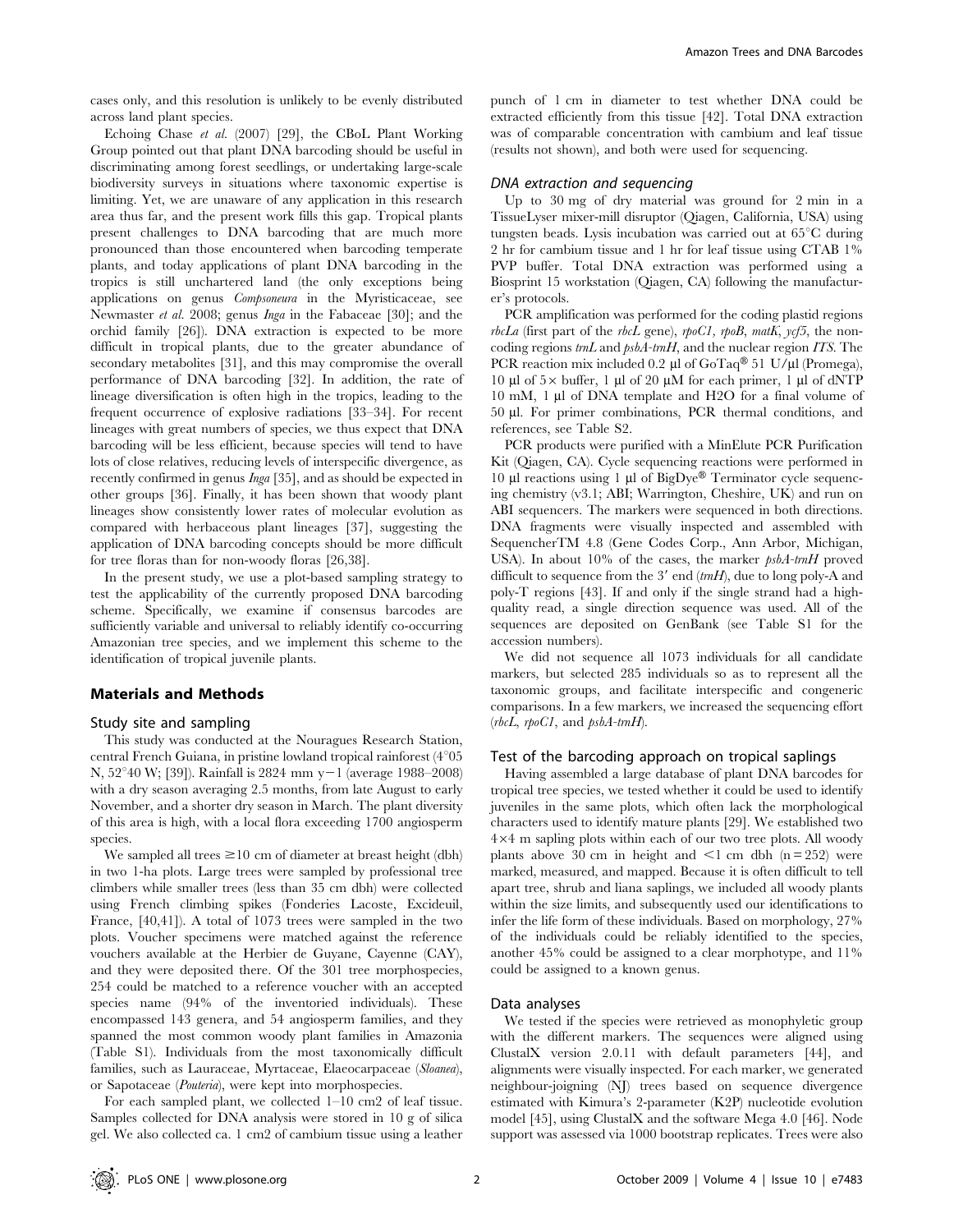constructed for each coding marker using PhyML [47] using the most general time-reversible model of nucleotide evolution with Gamma distributed errors on mutation rates (GTR+G). In PhyML, node support was estimated using the approximate likelihood-ratio test (alrt), a much faster method for estimating branch support than either the bootstrap or Bayesian posterior probabilities [48]. We present results based on NJ and ML trees only because this has the greatest potential for computationally intensive analyses based on large datasets and other studies have shown that the choice of the phylogeny reconstruction algorithm did not significantly alter the tests of DNA barcode performance [19,26]. In preliminary runs, we discovered that the performance of all plastid markers in recovering species as monophyletic was poor in two important groups that are easily recognized in the field: the Sapotaceae [49], and the Laureae clade in Lauraceae [50]. We then also computed the fraction of supported clades, excluding these two groups. We assumed that clades were supported when the bootstrap values exceeded 70%, or when the alrt values exceeded 80%.

Assessing monophyly using DNA barcodes has been criticized because it assumes that tree reconstruction is reliable, and that the minimal threshold on support value is a reliable criterion for clade support. Meier et al. (2006) have proposed an alternative criterion ('best close match') [17]. A threshold T is computed below which 95% of all intraspecific distances are found. If a query sequence had no match below T, it is left unidentified. Otherwise, if all matches of the query sequence are conspecific, the barcode assignment is considered to be correct. If the matches of the query sequence were equally good, but correspond to a mixture of species (including the correct one), then the test was ambiguous. The test fails if the match was not conspecific. This test is implemented in TaxonDNA (version 1.6.2, [17]).

Methods used to cluster DNA sequences into MOTUs fall into three categories: (1) tree-based, unsupervised (non-parametric) methods [51–53], (2) parametric methods that assume the choice of a threshold in sequence divergence prior to the clustering procedure and that require global sequence alignments [17], (3) alignment-free parametric clustering methods [54,55]. Although we analyzed our data using all three methods (see Supporting Information S1), the results reported in the main text are based on the alignment-based parametric clustering software TaxonDNA,

and on the alignment-free method implemented in *blastclust* (package version 2.2.20 downloaded from ftp://ftp.ncbi.nih.gov/ blast/executables/release). The quality of the parametric clustering methods in reference to the morphological taxonomy was assessed by counting, for each threshold sequence distance, the fraction of MOTUs corresponding to more than one taxon (lumping fraction), and the fraction of taxa split into more than one MOTUs (splitting fraction). The lumping fraction should increase with the threshold sequence divergence, while the splitting fraction should decrease. The total number of taxa assigned to a unique MOTU (correct assignment rate) was also reported.

#### Results

Depending on the selected marker, we obtained sequences for up to 430 of the sampled individuals, including up to eight markers (a total of 2198 sequences). We obtained high quality sequences in over 90% of the samples for *rpoC1*, *rbcLa*, *rpoB* and *trnL* markers (Table 1). Sequencing success was lower for  $psbA-tmH$  and  $ycf5$  (over 80%). A taxonomic bias in sequencing success was detected for  $\nu\epsilon/5$ , which amplified poorly in the Gentianales (Apocynaceae and Rubiaceae;  $7\%$ ) and in the Myristicaceae (33%), whereas  $r \omega B$  amplified poorly in the Moraceae (33%). The sequencing success of  $m \in K$  was only  $\sim$ 70%, even after using two different pairs of primers. The lowest sequencing success was obtained with ITS, which amplified in only 41% of our samples. The markers varied significantly in mean sequence divergence (Table 1). The highest variability was obtained for *ITS*, followed by  $psbA-trnH$ ,  $trnL$  and matK.

We assessed the number of monophyletic species recovered in the tree reconstructions for each marker (Fig. 1a). We found little difference between the two methods of phylogenetic tree reconstruction (NJ and ML); and Table 2 reports only the results obtained with the maximum likelihood phylogenetic reconstruction algorithm. When considering all species, the best marker was psbA-trnH, which recovered 64% of monophyletic species, followed by matK, rpoB, and rbcLa (Table 2). The poorest performance was obtained with  $\gamma c f$  (40%) and  $\eta \rho c f$  (46%). Ignoring the Sapotaceae and Laureae, the three markers,  $psbA-trnH$ , rpoB, and  $rbcLa$ , had a similar performance (67%). ITS had an excellent performance in recovering monophyletic species, but this represents a biased sample, as we could amplify ITS for less than half of the individuals. Using *rbcLa* or *psbA-trnH*, 77% of the genera

| Marker                   | Length (bp) | Sequencing<br>success (%) | Nb successfully<br>sequenced<br>individuals | <b>Nb</b> species | Nb genera  | Intraspecific<br>divergence | Intraspecific<br>divergence within<br>genus |
|--------------------------|-------------|---------------------------|---------------------------------------------|-------------------|------------|-----------------------------|---------------------------------------------|
| $rbcla*$                 | 697         | 93                        | 368                                         | 223               | 125        | 0.05%                       | 0.41%                                       |
| $rpoB*$                  | 475         | 96                        | 260                                         | 173               | 105        | 0.04%                       | 0.57%                                       |
| rpoC1*                   | 592         | 94                        | 430                                         | 198               | 120        | 0.04%                       | 0.23%                                       |
| ycf5*                    | 276         | 88                        | 230                                         | 155               | 93         | 0.18%                       | 0.98%                                       |
| matK*                    | 879         | 68                        | 182                                         | 132               | 81         | 0.02%                       | 0.65%                                       |
| $psbA-trnH$ <sup>†</sup> | 264-792     | 89                        | 369                                         | 213               | 117        | 0.59%                       | 6.26%                                       |
| $trnL^{\dagger}$         | 326-681     | 93                        | 254                                         | 158               | 88         | 0.14%                       | 1.06%                                       |
| $ITS^{\ddagger}$         | 488-750     | 41                        | $105 + 24^{\dagger}$                        | $75 + 22^a$       | $43 + 7^a$ | 1.73%                       | 6.23%                                       |

Table 1. Markers for the DNA barcoding of tropical trees.

Eight DNA markers were tested across 49 angiosperm families.

\* : coding plastid DNA sequences;

{ : non-coding plastid DNA spacers;

 $\overline{\dot{z}}$ : nuclear ribosomal region. Mean intraspecific sequence divergence and interspecific within genus sequence divergence (in %).

<sup>a</sup>representatives of the sampled species included in the analysis and downloaded from GenBank.

doi:10.1371/journal.pone.0007483.t001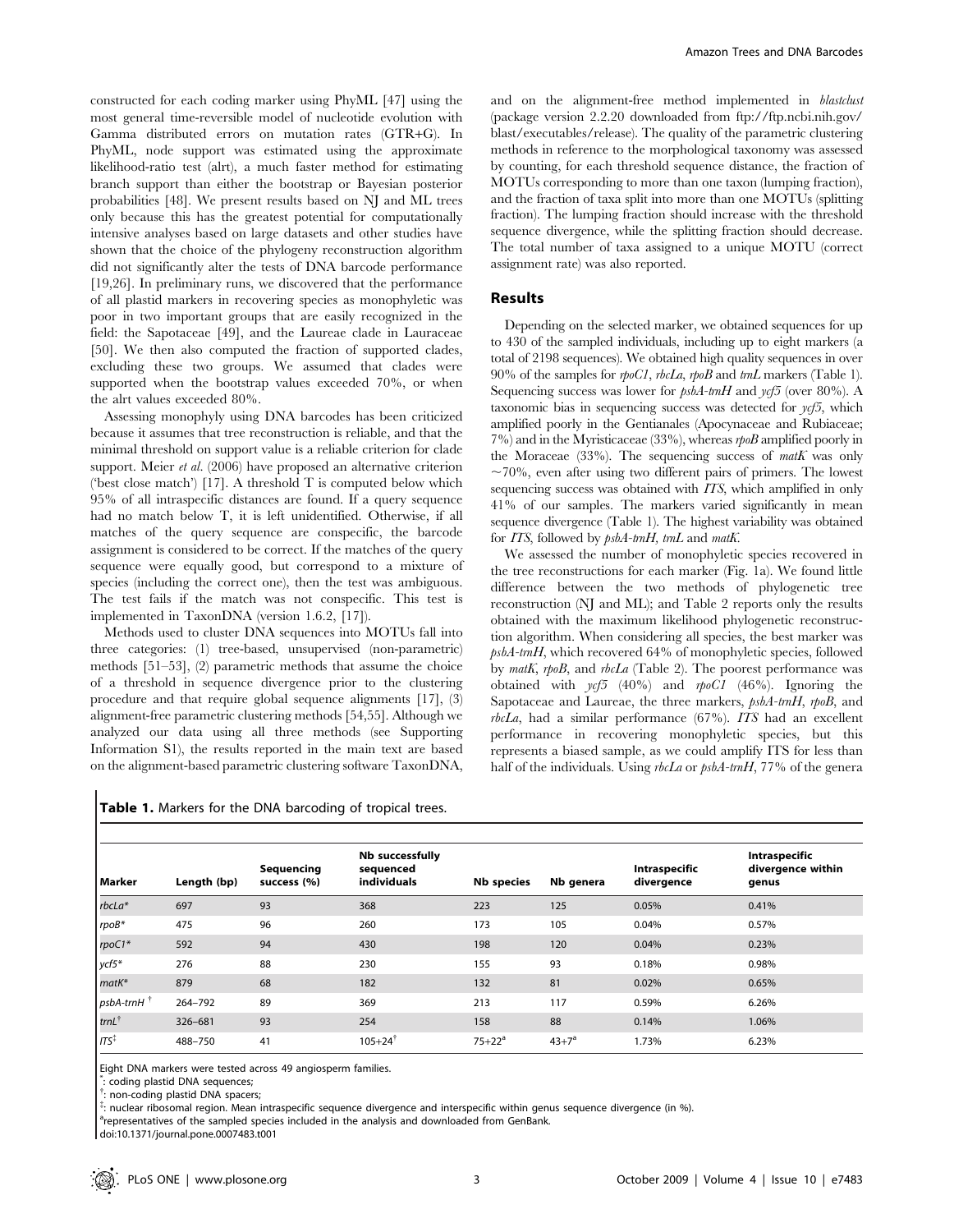

Figure 1. Comparison of DNA barcode performance. Panel (a): Percentage of monophyletic species (black bars) and excluding the Sapotaceae and Laureae (grey bars) using the eight tested markers (see Table 2). Panel (b): Fraction of sequences correctly (black), ambiguously (dark grey), and incorrectly (light grey) assigned to species. Some sequences could not be assigned when their sequence diverged too much from the other species (Table S3). doi:10.1371/journal.pone.0007483.g001

were found to be well-supported, while with  $\nu c f_2$  and  $tmL$ , this percentage dropped to 63%. The 'best close match' test as implemented in TaxonDNA yielded comparable results (Fig. 1b, Table 2). The rates of correct assignment of a randomly selected sequence was maximal for  $psbA-tmH$  (55%), followed by  $tmL$  $(49\%)$ , and  $rbcL(48\%)$ . These low values reflect the fact that a large number of sequences were included from the Sapotaceae and Laureae, and these yielded ambiguous assignments.

All eight markers could not be sequenced for exactly the same individuals. Hence, the markers were also compared two by two, based on shared individuals only. This pairwise test of the markers yielded results consistent with the previous analyses (Table S4). In addition, we tested whether combining two markers into a single barcode to discriminate species did increased the performance of the tested markers, and found that this did not greatly improve the overall performance in comparison with single markers (Table S4).

We then tested the performance of each marker in clustering data into MOTUs. With coding cpDNA markers, fewer MOTUs were found than the real number of taxa in our sample (Table 3). Comparing the accuracy of assignment into MOTUs, we used the 'cluster' option of TaxonDNA, and found that TaxonDNA returned a mean correct assignment rate of 62% at 0.1% sequence divergence (Table 3, including coding plastid markers and trnL). Blastclust provided slightly better results than TaxonDNA both in terms of overall number of MOTUs, and correct assignment rate (Table 3). With blastclust, the rate of correct assignment varied from 80.2% for ITS to 53% for rpoC1 (mean 65.5%). Irrespective of the clustering algorithm, the best rate of correct assignment was obtained for ITS followed by matK, psbA-tmH, rpoB, rbcL and tmL. The worst rate of correct species-level assignment was consistently obtained by rpoCl.

At the genus level, coding chloroplast DNA markers were useful to assign clusters to the correct genus (Fig. S1). For instance, rpoC1 and rbcL reached the best rate of correct genus-level assignment at about 1% in sequence divergence (Fig. S1).

Finally, we attempted to identify tropical saplings by DNA barcoding. First, we clustered the saplings together using psbA $tmH$ , and we then attempted to assign the clusters to recognized species using  $psbA$ -trnH combined with another marker with a slower rate of molecular evolution  $(p \rho C I)$ . This last marker was chosen at the time of the study because it had the highest amplification success. By clustering the  $psbA$ -trnH sequences, we could define 130 MOTUs (assuming a 1% threshold in sequence divergence, see Table 3). Combining this information with the rpoC1 marker, we were able to assign 32% of the individuals to a known species, and 25% to a known genus. Lianas and shrubs were quite abundant in the sapling layer, and these lack representatives in our reference database. Restricting our sample to the 152 juveniles of tree species, and based on DNA barcodes only, we detected 86 MOTUs, and we were able to assign 46% of the individuals to a known species, and 29% to a known genus. Finally, combining the morphological and molecular data, we could identify 59% of the individuals to the species, and 37% to the genus. The remaining 4% of the individuals were at least identified to the family level.

Table 2. Percentage of monophyletic species and percentage of monophyletic genera recovered using the eight tested markers.

| Marker      | Nb tested species | Percent monophyletic<br>species (rank) | Percent monophyletic species*<br>(rank) | Nb genera | Percent monophyletic genera |
|-------------|-------------------|----------------------------------------|-----------------------------------------|-----------|-----------------------------|
| psbA-trnH   | 107               | 64(2)                                  | 67(2)                                   | 82        | 77                          |
| <b>matK</b> | 49                | 61(3)                                  | 63(5)                                   | 45        | 71                          |
| rpoB        | 72                | 61(3)                                  | 67(2)                                   | 62        | 73                          |
| rbcL        | 104               | 57(5)                                  | 65(4)                                   | 81        | 77                          |
| trnL        | 87                | 53(6)                                  | 59(6)                                   | 68        | 63                          |
| rpoC1       | 79                | 46(7)                                  | 51(7)                                   | 63        | 68                          |
| ycf5        | 62                | 40(8)                                  | 44 (8)                                  | 56        | 63                          |
| <b>ITS</b>  | 32                | 66(1)                                  | 79 (1)                                  | 26        | 73                          |
|             |                   |                                        |                                         |           |                             |

\* Excluding Sapotaceae & Laureae.

doi:10.1371/journal.pone.0007483.t002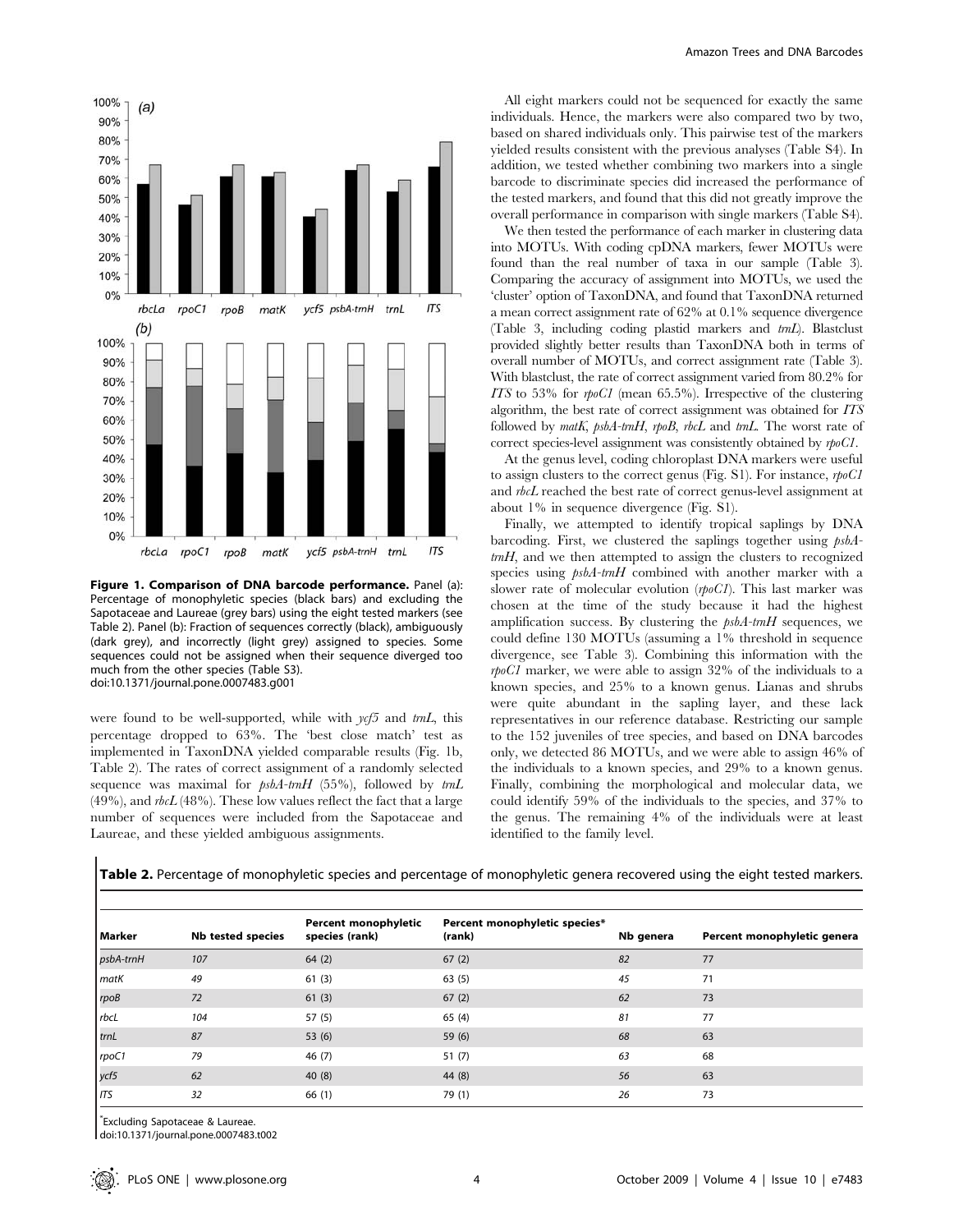Table 3. Number of clusters recovered using the tested markers, and with two parametric methods.

| Marker      | Number of<br>species | TaxonDNA 0.1%   | TaxonDNA 0.5%   | TaxonDNA 1%   | TaxonDNA 3%   | TaxonDNA Rank   |
|-------------|----------------------|-----------------|-----------------|---------------|---------------|-----------------|
| rbcL        | 223                  | 187 (60)        | 113 (34)        | 93 (26)       | 47 (10)       | 5               |
| rpoB        | 173                  | 145 (60)        | 99 (43)         | 85 (34)       | 52 (15)       | 5               |
| rpoC1       | 198                  | 154 (52)        | 106 (35)        | 81 (23)       | 35(8)         | 8               |
| ycf5        | 155                  | 131 (60)        | 98 (42)         | 84 (33)       | 57 (16)       | 5               |
| <b>matK</b> | 132                  | 119 (76)        | 83 (44)         | 72 (39)       | 53 (21)       | $\overline{2}$  |
| psbA-trnH   | 212                  | 242 (63)        | 219 (60)        | 209 (58)      | 160(47)       | 3               |
| trnL        | 158                  | 144 (62)        | 100(44)         | 81 (35)       | 58 (22)       | 4               |
| <b>ITS</b>  | 101                  | 114(73)         | 104(77)         | 94 (70)       | 76 (52)       | $\mathbf{1}$    |
|             |                      | blastclust 0.1% | blastclust 0.5% | blastclust 1% | blastclust 3% | blastclust Rank |
| rbcL        | 223                  | 186 (62)        | 114 (34)        | 95 (25)       | 48 (17)       | 6               |
| rpoB        | 173                  | 153 (64)        | 105 (44)        | 88 (36)       | 56 (17)       | 4               |
| rpoC1       | 198                  | 154 (53)        | 107 (36)        | 82 (23)       | 36(8)         | 8               |
| ycf5        | 155                  | 129 (60)        | 97 (43)         | 83 (34)       | 53 (15)       | 7               |
| matK        | 132                  | 118 (75)        | 84 (44)         | 78 (40)       | 61 (24)       | 1               |
| psbA-trnH   | 212                  | 265 (65)        | 238 (66)        | 224 (61)      | 186 (48)      | 3               |
| trnL        | 158                  | 146 (63)        | 115 (54)        | 95 (42)       | 78 (32)       | 5               |
| <b>ITS</b>  | 101                  | 118 (72)        | 106 (80)        | 100 (78)      | 80 (55)       | $\overline{2}$  |

TaxonDNA is an alignment-based method based on sequence distance matrices, and blastclust is a method based on blast similarity scores of unaligned sequences. Percentage of correct assignment of a taxon to a MOTU (in parentheses). Given the length of the sequences (<1000 bp), 0.1% generally corresponds to less than 1 bp substitution.

doi:10.1371/journal.pone.0007483.t003

#### Discussion

We examined whether plant DNA barcoding candidates matched taxonomic species delimitations in a large plant biodiversity survey of an Amazonian forest. Our working assumption was that the rate of species discrimination would exceed 72%, as recently found by the CBoL Plant Working Group [28]. In principle, by restricting the scope of the reference database to species known to occur in a specific habitat or region, a much greater degree of discrimination should be possible, since not all close relatives of a given species occur in the area under study [56]. We collected representatives of truly co-occurring species in order to provide a robust test of in situ applications of DNA barcodes. Using a large dataset, all attached to a voucher specimen, we were able to show that correct matching between barcodes and taxonomic species did not exceed 70%. Failure to reach a higher rate of species discrimination was due to the low plastid sequence variation in a few species-rich clades.

We confirmed that the markers rpoCl, rbcLa, trnL and to a lesser extent rpoB, could all be sequenced easily from leaf or cambium tissue. Being able to extract DNA directly from the cambium is important because it will prove useful in routine tropical forestry monitoring programs. The other markers showed a lower performance either because they failed in some groups or because they showed a low overall sequencing success. For instance, math could be sequenced in only 68% of our samples, using two primer pairs. CBoL has reported a sequencing success of 90% for the matK region [28]. This difference could be explained either by the choice of several combination of primers. Fazekas et al. (2008) did report a 88% sequencing success for this marker, but they also emphasized that they had used up to 10 primer pairs, entailing a 'considerable effort' [57]. The second option is to use a more sophisticated chemistry at the amplification stage. Ford et al. (2009) reported a  $85\%$  success for  $text$  using a combination of standard and nested multiplexed-tandem PCR (MT-PCR) [27]. The additional cost of testing a large number of primer combinations or of implementing non-standard PCR methods should be considered when implementing a DNA barcode project.

Despite much effort, ITS does not seem to compete as a universal DNA barcode for tropical forest inventories given the limited sequencing success observed in this study. Yet, ITS could be helpful in the identification of species in some particular target groups, such as the Sapotaceae (unpublished results). Of all coding plastid markers,  $\gamma c f_2$  had consistently the worst performance as a DNA barcode, followed by rpoC1. According to the test of monophyly,  $m$ atK and  $r$ poB were good barcodes, but not according to the 'best close match' test. The rbcL marker was intermediate in both tests, but it is both easily sequenced, and well-represented in existing sequence repositories, and the consensus for this marker appears natural [28]. The marker  $matK$  has been found to provide valuable information in selected groups of plants (genus Compsoneura, [30]; Orchidaceae [26],). However, because obtaining sequences for this marker from field-collected plant tissue remains challenging, we suspect that it will be difficult to implement large-scale barcoding projects based on matK (see also [27] for a thoughtful discussion). The  $imL^{UAA}$  intron ranked second in the 'best close match' test, and fifth in the monophyly test and in the clustering test (Table 3). It was twice as variable as  $rbcLa$ , and its variability was comparable to math, but it is much easier to sequence. Hence, it remains an interesting option for barcoding projects [25]. Indeed, the only ecological application of the plant DNA barcoding program thus far is the study of Jurado-Riviera et al. (2009), who have used the trnL intron to explore the diet of leaf beetles in the Chrysomelinae subfamily [58]. Finally, the use of the psbA-trnH marker has been much criticized because it is prone to reads error at the sequencing stage [43]. Yet, in our study, psbA $tmH$  had the best performance as a DNA barcode, ranking first in both monophyly and 'best close match' tests, and being universally amplifiable.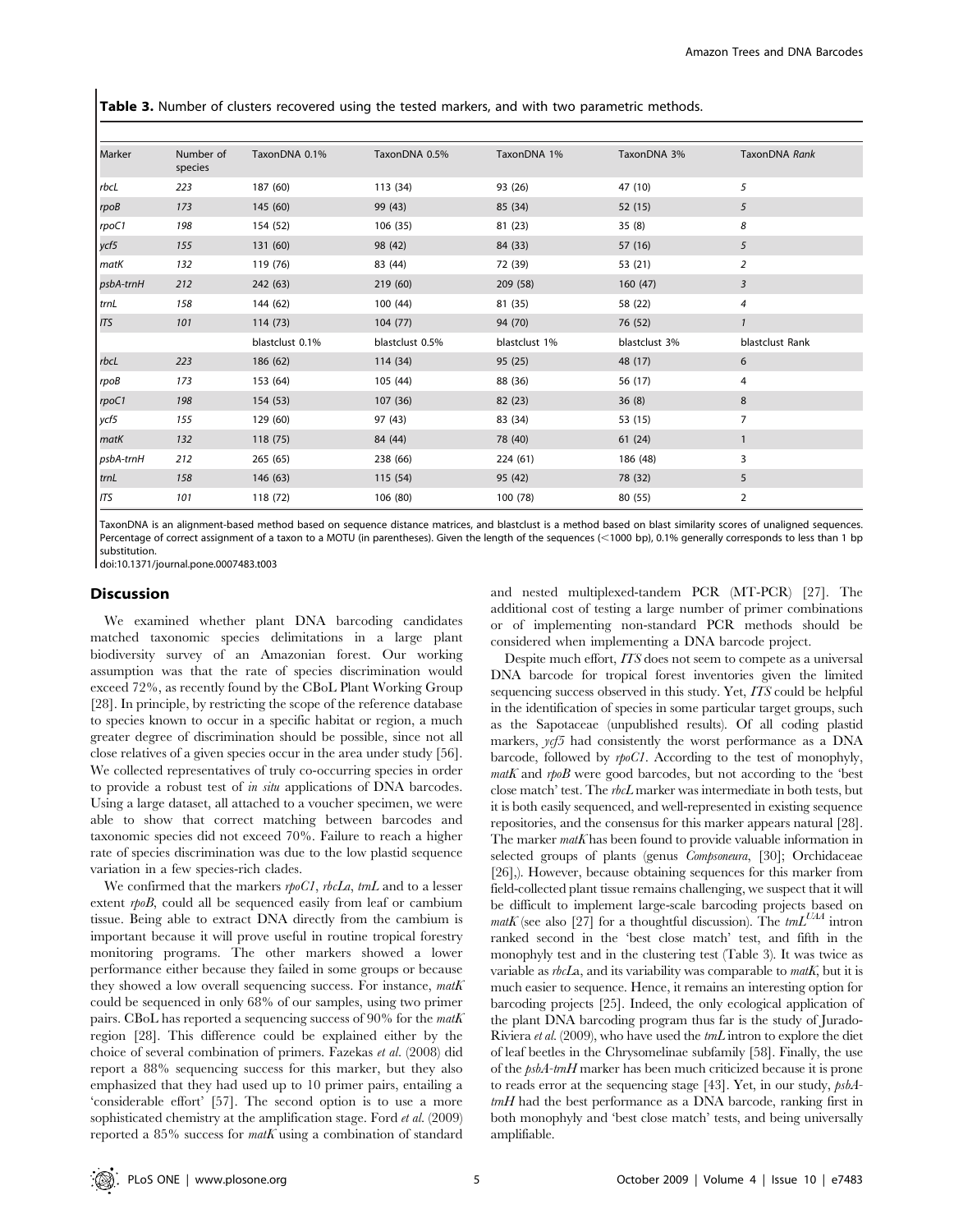Irrespective of the test or of the marker, a remarkable fact is that none of the rates of correct identification exceeded 70%. Part of this limited performance is due to the plant DNA barcoding strategy itself. Most of the markers proposed thus far are located in the chloroplast genome, and as such they do not evolve independently. Species-rich genera, the ones that would benefit the most from molecular identification techniques (Pouteria, Inga, Eschweilera, Ocotea) showed little to no variation in the plastid markers. Also, many of our botanical identifications were based on sterile morphological characters, like in all other tropical tree biodiversity surveys. While each single individual had a voucher, which was compared to a reference collection, closely related species often cannot be distinguished based on sterile morphology alone. For example, this is the case of Trichilia  $cipo/T$ . pallida, Eschweilera coriacea/E. pedicellata, and several species in genus Ocotea, to cite but a few. One different but equally important problem is that several important tropical tree families are still lacking a comprehensive systematic treatment. For instance, recent work on the Lecythidaceae based on morphology and molecular data showed that several generic delimitations needed to be recircumscribed [59]. Likewise, large genera such as Pouteria are probably not monophyletic [49]. Thus it remains critical for future DNA barcoding projects to keep improving existing repositories through fieldwork and descriptive taxonomy [15].

We used our dataset as a benchmark to assess the performance of several statistical methods to cluster sequences into molecular operational taxonomic units. Both TaxonDNA performed well with all of our markers, and the alignment-free method (blastclust) compares well with TaxonDNA. These methods may be scaled up to very large datasets. This is of considerable current interest, with the development of high-throughput sequencing technologies [60,61]. These approaches should be of considerable help in accelerating the pace of ecological research and biodiversity monitoring [62].

So far we have ignored the fact that the markers may display a high level of intraspecific geographical structure [63,64]. To truly test the performance of a putative DNA barcode, it will be essential to sample widely scattered populations for each species to assess the hypothesis that a locally defined reference of DNA barcodes does characterize a species throughout its distributional range. To our knowledge this test has not been performed yet.

It has been argued that plant DNA barcodes could be especially useful to identify juvenile individuals, and plant debris [29]. Here, we tested this idea for the first time, using a two-tiered approach: we first clustered the individuals into MOTUs using the most variable marker psbA-trnH. We then assigned the MOTUs to known taxonomic categories using the reference database we had constructed for trees. This enabled us to identify 86 MOTUs within a sample of ca. 152 tree saplings, 96% of which could be identified to the species or at least to the genus. Thus, DNA barcoding does show much potential for accurate identification of species at life stages which have been particularly difficult to investigate using morphological identification only. The coding plastid markers were often not variable enough to identify species. However, they efficiently assigned individuals to higher taxonomic ranks. Even though this differs from the stated goal of DNA barcoding – assigning individuals to species –, it will have important implications for ecological applications, such as tropical plant diversity surveys [11,12,65].

## Supporting Information

Supporting Information S1 Additional information on sequence clustering methods

Found at: doi:10.1371/journal.pone.0007483.s001 (0.05 MB DOC)

Table S1 List of the sampled individuals with taxonomic identification and accession code. In the last eight columns, the GenBank accession numbers are reported.

Found at: doi:10.1371/journal.pone.0007483.s002 (0.15 MB XLS)

Table S2 Primers and PCR conditions for the eight markers tested in the study

Found at: doi:10.1371/journal.pone.0007483.s003 (0.06 MB DOC)

Table S3 Test of the DNA markers performance in retrieving the correct species. The option 'best close match' of TaxonDNA was used for the eight markers. The ranking of the markers was done according to the rate of correct species assignment in the 'best close match' test.

Found at: doi:10.1371/journal.pone.0007483.s004 (0.04 MB DOC)

Table S4 Pairwise comparison of the markers to the samples for which both sequences are available. Reported is the percentage of best close match as reported in TaxonDNA for the two markers independently, and also for the combined markers. The rate of correct assignment was less than 50% in most of the cases, and combining two markers did not improve much the rate of correct assignment (+14% on average).

Found at: doi:10.1371/journal.pone.0007483.s005 (0.08 MB DOC)

Figure S1 Types of error in the parametric assignment of sequences to MOTUs. Left panel: Error made during the construction of species-level MOTUs. Two types of errors are reported as a function of sequence divergence: splitting of valid taxa into two or more clusters (splitting fraction: squares), and lumping of two or more valid taxa into the same cluster (lumping fraction: circles). Right panel: same as left panel, but using genuslevel MOTUs, as the reference taxonomic level.

Found at: doi:10.1371/journal.pone.0007483.s006 (3.93 MB TIF)

#### Acknowledgments

This work is a joint contribution of the BRIDGE project and of an AMAZONIE project (CNRS). We thank T. Barraclough, P-A. Christin, K. Dexter, S. Gonzalez, O. Hardy, V. Savolainen, C. Scotti-Saintagne, I. Scotti, J. Vieu, and C.O. Webb for field assistance, comments or advice.

#### Author Contributions

Conceived and designed the experiments: JC. Performed the experiments: MAG CB JE SAM PP BR AR. Analyzed the data: JC. Contributed reagents/materials/analysis tools: MAG JC. Wrote the paper: MAG CT JC.

1. Smith N, Mori SA, Henderson A, Stevenson DW, Heald SV (2004) Flowering Plants of the Neotropics. Princeton NJ: Princeton University Press. 594 p.

<sup>2.</sup> Laurance WF, Nascimento HEM, Laurance SG, Andrade A, Ribeiro JELS, et al. (2006) Rapid decay of tree-community composition in Amazonian forest fragments. Proc Natl Acad Sci USA 103: 19010–19014.